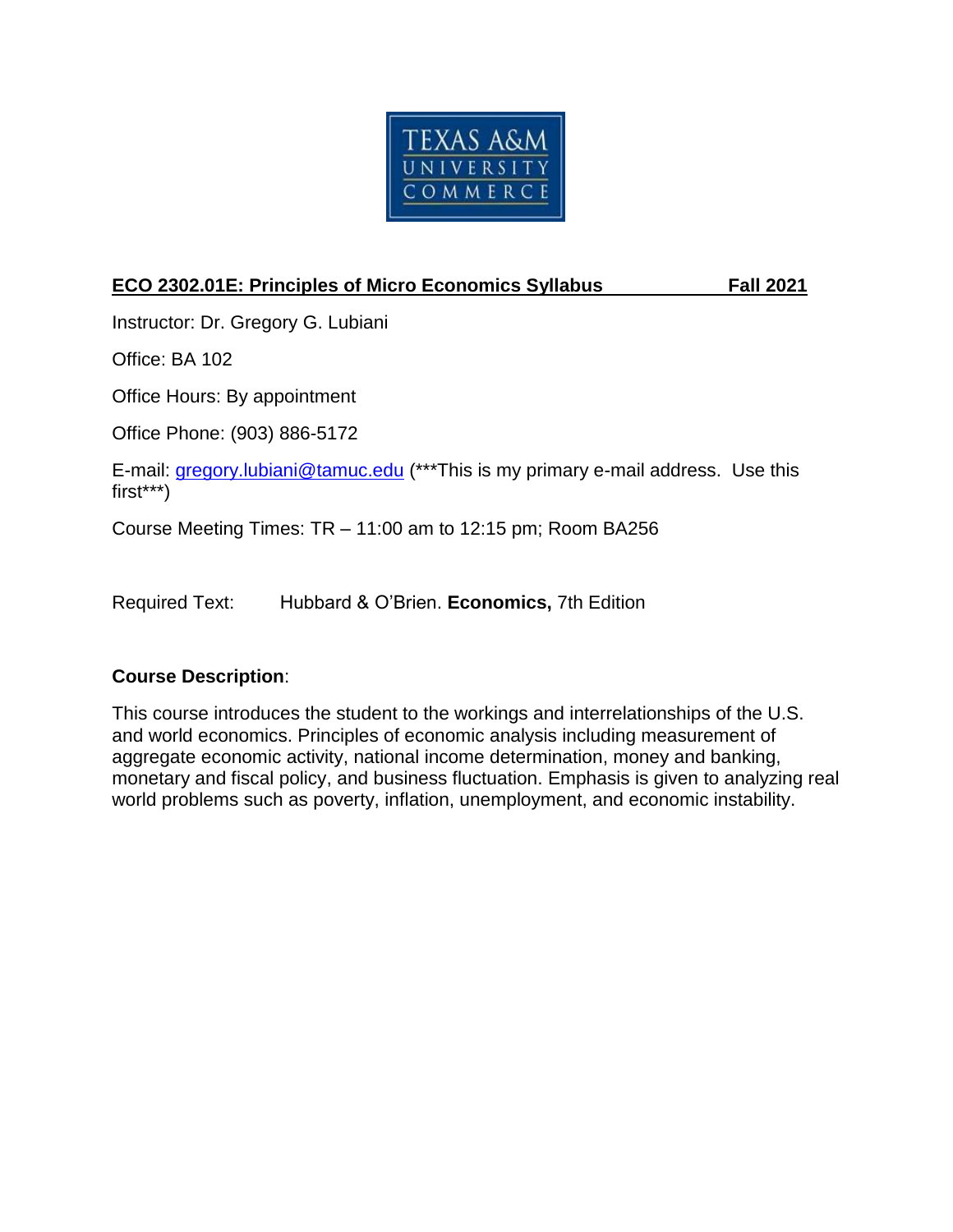#### **Successful students will be able to accomplish these objectives toward understanding the economy:**

1. Explain the core concepts of scarcity, opportunity cost, and how markets function.

2. Illustrate how firm and household choice is modeled as supply and demand in microeconomics.

3. Model the conditions vital to well-functioning markets and those that create markets.

| <b>COB Student</b><br><b>Learning</b><br><b>Outcomes (SLOs)</b> | <b>Course Objectives - After successfully</b><br>completing this course, students will be<br>able to:                                                                                   | <b>Measurement Methods</b><br>(Outcome Assessments)                |
|-----------------------------------------------------------------|-----------------------------------------------------------------------------------------------------------------------------------------------------------------------------------------|--------------------------------------------------------------------|
| 1 & 5                                                           | • Demonstrate proficiency in spoken<br>communications by delivering clear and well-<br>structured business presentations<br>• Be analytical problem solvers in business<br>environments | Group Project w/ Presentation<br>$\blacksquare$ Exams<br>• Quizzes |

#### **Successful students will be able to accomplish these objectives as critical thinkers:**

- A. Identify assumptions used in models
- B. Identify information and data that is relevant to an economic problem.
- C. Be able to identify alternative solutions to an economic problem.
- D. Be able to relate and explain economic topics to economic models.

E. Identify the societal and/or civic issues that are relevant to an economic problem or event.

#### **Instructional Methods**

- Class participation & discussions
- Lecture w/ PowerPoint Slides
- Assigned readings
- Student presentations / teaching
- Weekly homework assignments
- Videos
- $\bullet$  Fxams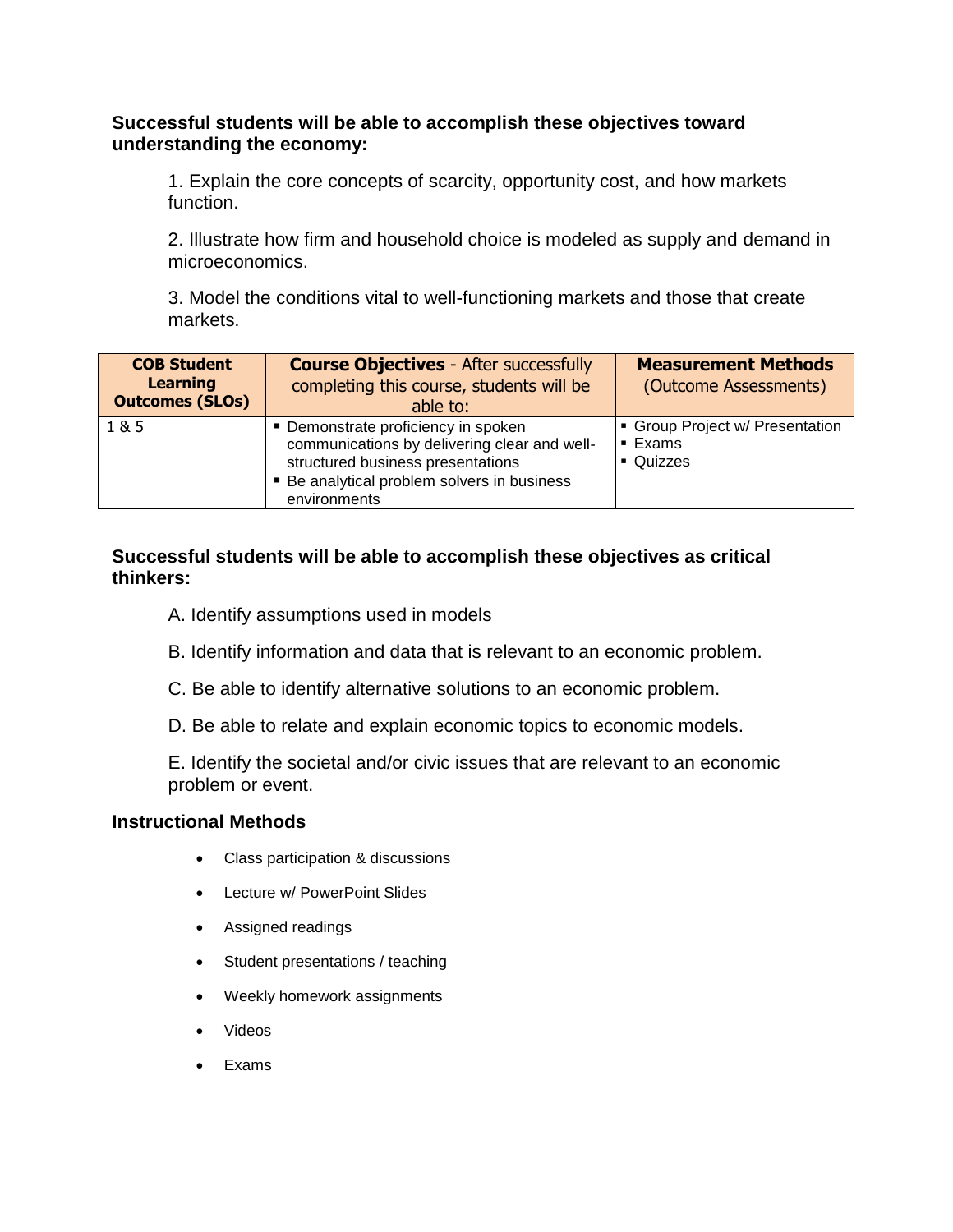Grading: Each student's grade will be comprised of three exams (20% each), a group research project (20%), and weekly homework assignments (20%).

| Grading Scale: | $A = 90\% - 100\%$  |
|----------------|---------------------|
|                | $B = 80\% - 89\%$   |
|                | $C = 70\% - 79\%$   |
|                | $D = 60\% - 69\%$   |
|                | $F = 59\%$ or Below |

# **Late Assignment Policy:**

Late assignments will accrue a penalty of 10 points per day the assignment is late. An assignment is considered one day late if it is submitted past the identified due date/time. It is considered two days late if it is submitted any more than 24 hours past the identified due date/time, and so forth. This includes weekends! Once an assignment is more than 10 days late, it will become a zero and will not be accepted for credit.

If a student wants an extension for an assignment, this must be received no less than 48 hours before the assigned due date/time. Extensions are not guaranteed, and are at the discretion of the instructor. Extensions may include a late penalty.

#### *Group Research Project (15%): Week 8*

Each student will choose partners (groups of 5) for a group research project this semester and notify the course instructor by 9/14. Each group will select a current economic policy issue facing the U.S. and notify the instructor of the topic chosen by 9/21. The research should include a thorough background of the issue, objective analysis of all parties, and proposed action to take regarding the topic. Each group will submit a paper on the issue (*maximum of 1,000 words*), and give a presentation to the class (*maximum 10 minutes, including time for questions*).

#### *Weekly Homework Assignments (15% each):*

Students will complete homework assignments every week online. The assignments will be due on Sundays at 11:59 pm.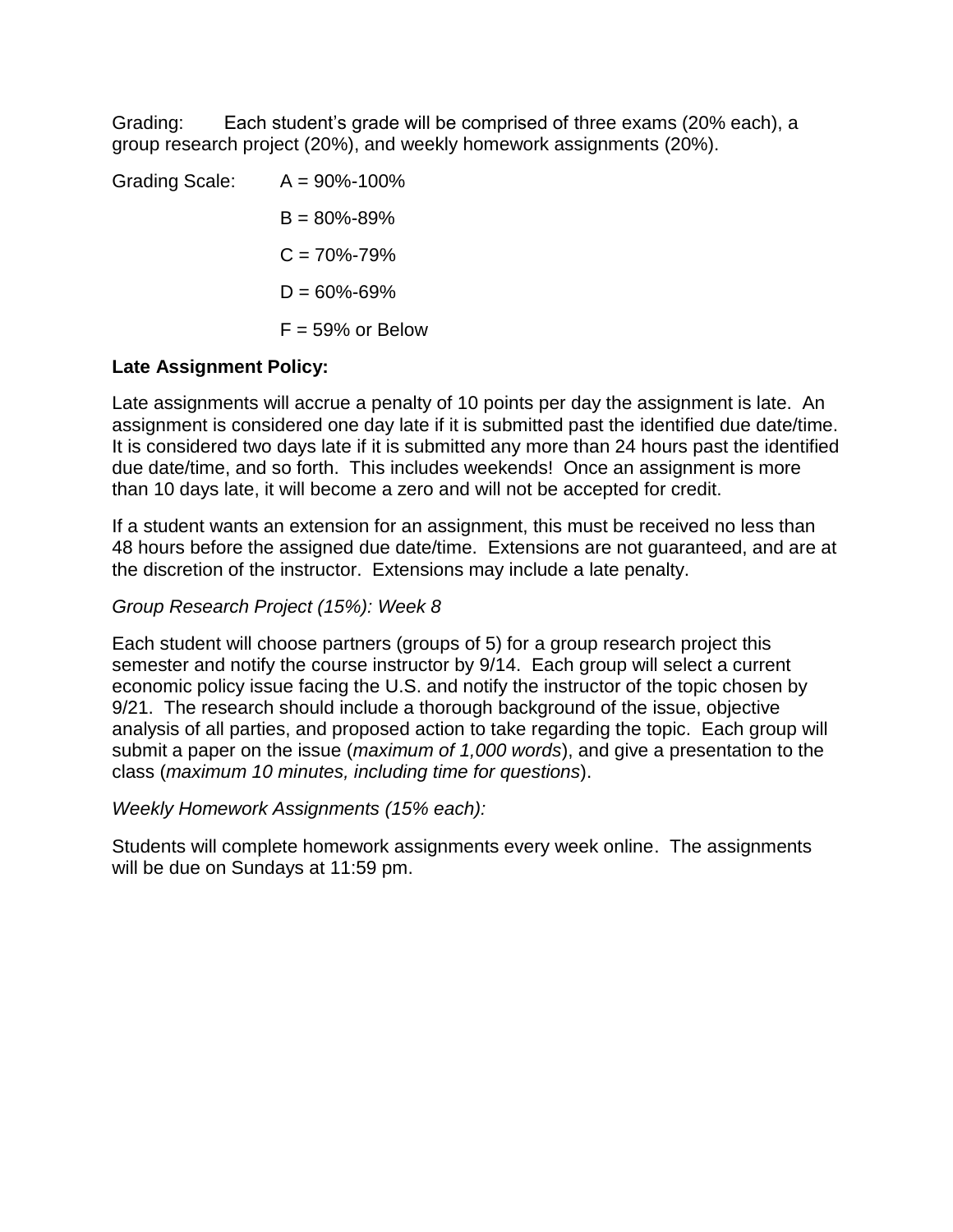#### **General Comments:**

- 1. Turn off your cell phones before coming to class. This is a classroom environment. It is disruptive to the class and disrespectful to the instructor to have a cell phone ring in the middle of class. Please double check before you come to class.
- 2. Texting, the use of a computer for purposes not related to class, reading of newspapers, sleeping, or any other distraction will not be tolerated.
- 3. Each student is expected to check his/her **university** e-mail (e.g. [rt42@tamcu.edu\)](mailto:rt42@tamcu.edu) frequently for course announcements. E-mails **will not** be sent to personal e-mail addresses (e.g. [goldlion@yahoo.com\)](mailto:goldlion@yahoo.com). This is to ensure privacy.
- 4. You will most likely need a calculator for this course. A standard calculator should be sufficient. A graphing calculator is not necessary.

# **COVID 19 Information**

Please see the following links related to COVID 19 including mandatory COVID 19 testing for students. Students are required to follow all policies in order to attend class and stay enrolled in the course.

#### [Fall '21 Plan](chrome-extension://gphandlahdpffmccakmbngmbjnjiiahp/https:/storage.googleapis.com/stateless-new-tamuc-edu/2021/08/20d3bc45-new-fall-2021-covid-19-management-and-guidance-plan-8-13-2021-revised.pdf)

#### **Counseling Center**

The Counseling Center at A&M-Commerce, located in the Halladay Building, Room 203, offers counseling services, educational programming, and connection to community resources for students. Students have 24/7 access to the Counseling Center's crisis assessment services by calling 903-886-5145. For more information regarding Counseling Center events and confidential services, please visit

www.tamuc.edu/counsel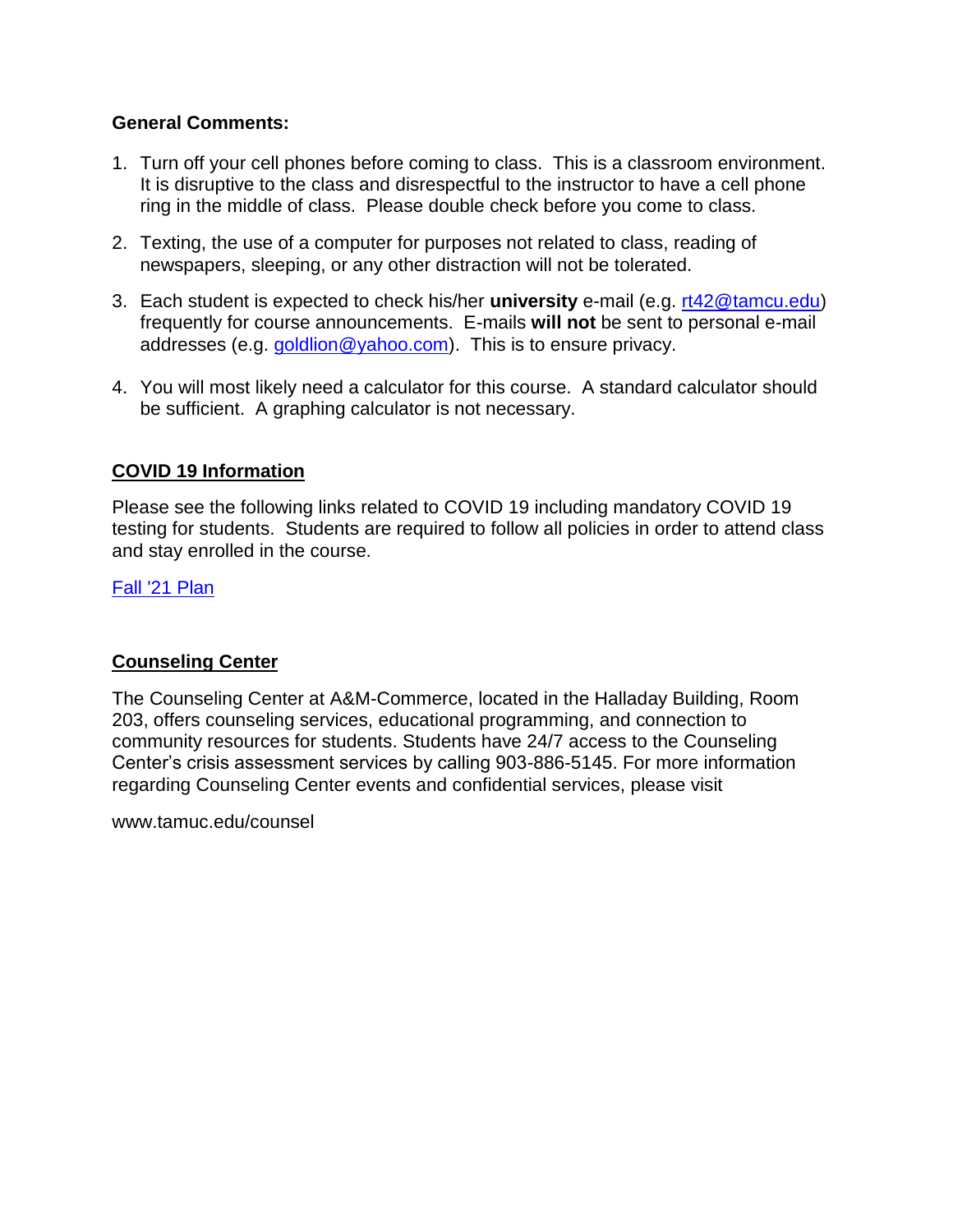#### **Netiquette**

The discussion boards are created to provide an opportunity for students to actively engage in meaningful conversation on a particular topic or issue. You are encouraged to provide your honest viewpoint, but be respectful of the views of your classmates.

#### **Do's**

- 1. Do use correct grammar and spelling.
- 2. Do read the prompt, reflect on what you would like to say, and review what you've written before posting!
- 3. Do respect the privacy, beliefs, and opinions of your classmates.
- 4. Do challenge each other's ideas but not each other personally.
- 5. Do remember to treat others as you would want to be treated.
- 6. Do stick to the discussion prompt at hand when posting to a forum.
- 7. Do use humor and sarcasm carefully. Students cannot see your facial expressions or hear any voice inflections.

#### **Don'ts**

- 1. Don't type in ALL CAPS. This is regarded as shouting.
- 2. Don't rant or rage. This is not the place to vent your anger or start a fight.
- 3. Don't make inappropriate comments. Objectionable, sexist, or racist language will not be tolerated.

In the discussion forums you will post assignments and discuss your work with others in the class or in your groups. These are public forums, so whatever is posted can be seen by everyone in the course, including the instructors. If you want to send a private message, use individual email. The Class Lounge discussion forum is a public space for conversation with your classmates on any topic or question.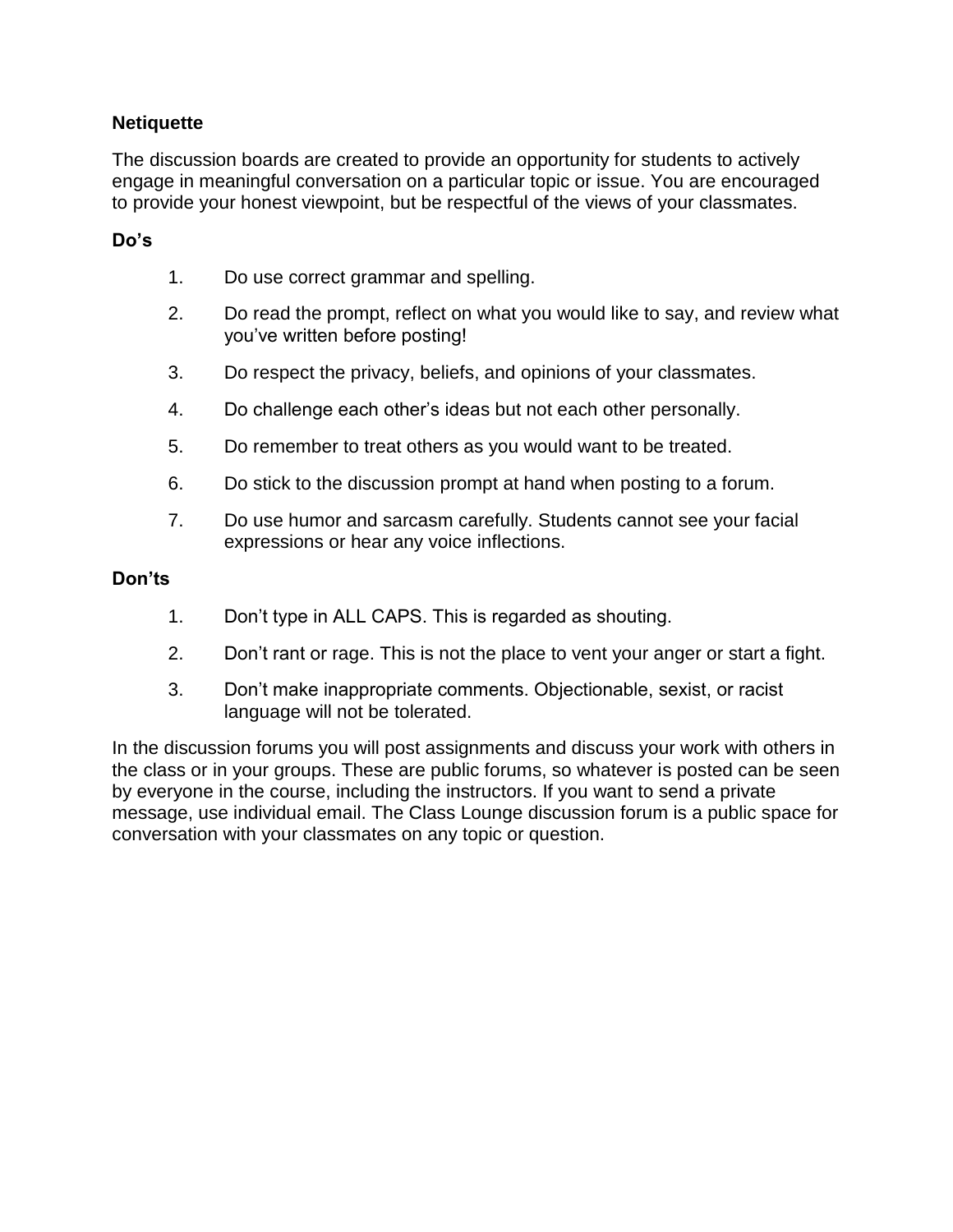# **TECHNOLOGY REQUIREMENTS**

# **Browser support**

D2L is committed to performing key application testing when new browser versions are released. New and updated functionality is also tested against the latest version of supported browsers. However, due to the frequency of some browser releases, D2L cannot guarantee that each browser version will perform as expected. If you encounter any issues with any of the browser versions listed in the tables below, contact D2L Support, who will determine the best course of action for resolution. Reported issues are prioritized by supported browsers and then maintenance browsers.

Supported browsers are the latest or most recent browser versions that are tested against new versions of D2L products. Customers can report problems and receive support for issues. For an optimal experience, D2L recommends using supported browsers with D2L products.

Maintenance browsers are older browser versions that are not tested extensively against new versions of D2L products. Customers can still report problems and receive support for critical issues; however, D2L does not guarantee all issues will be addressed. A maintenance browser becomes officially unsupported after one year.

Note the following:

- Ensure that your browser has JavaScript and Cookies enabled.
- For desktop systems, you must have Adobe Flash Player 10.1 or greater.
- The Brightspace Support features are now optimized for production environments when using the Google Chrome browser, Apple Safari browser, Microsoft Edge browser, Microsoft Internet Explorer browser, and Mozilla Firefox browsers.

| <b>Browser</b>                                                          |             | Supported Browser Version(s) Maintenance Browser Version(s) |
|-------------------------------------------------------------------------|-------------|-------------------------------------------------------------|
| Microsoft <sup>®</sup> Edge                                             | Latest      | N/A                                                         |
| <b>Microsoft<sup>®</sup></b><br>Internet<br><b>Explorer<sup>®</sup></b> | N/A         | 11                                                          |
| Mozilla <sup>®</sup><br>Firefox <sup>®</sup>                            | Latest, ESR | N/A                                                         |
| Google®<br>Chrome™                                                      | Latest      | N/A                                                         |

# **Desktop Support**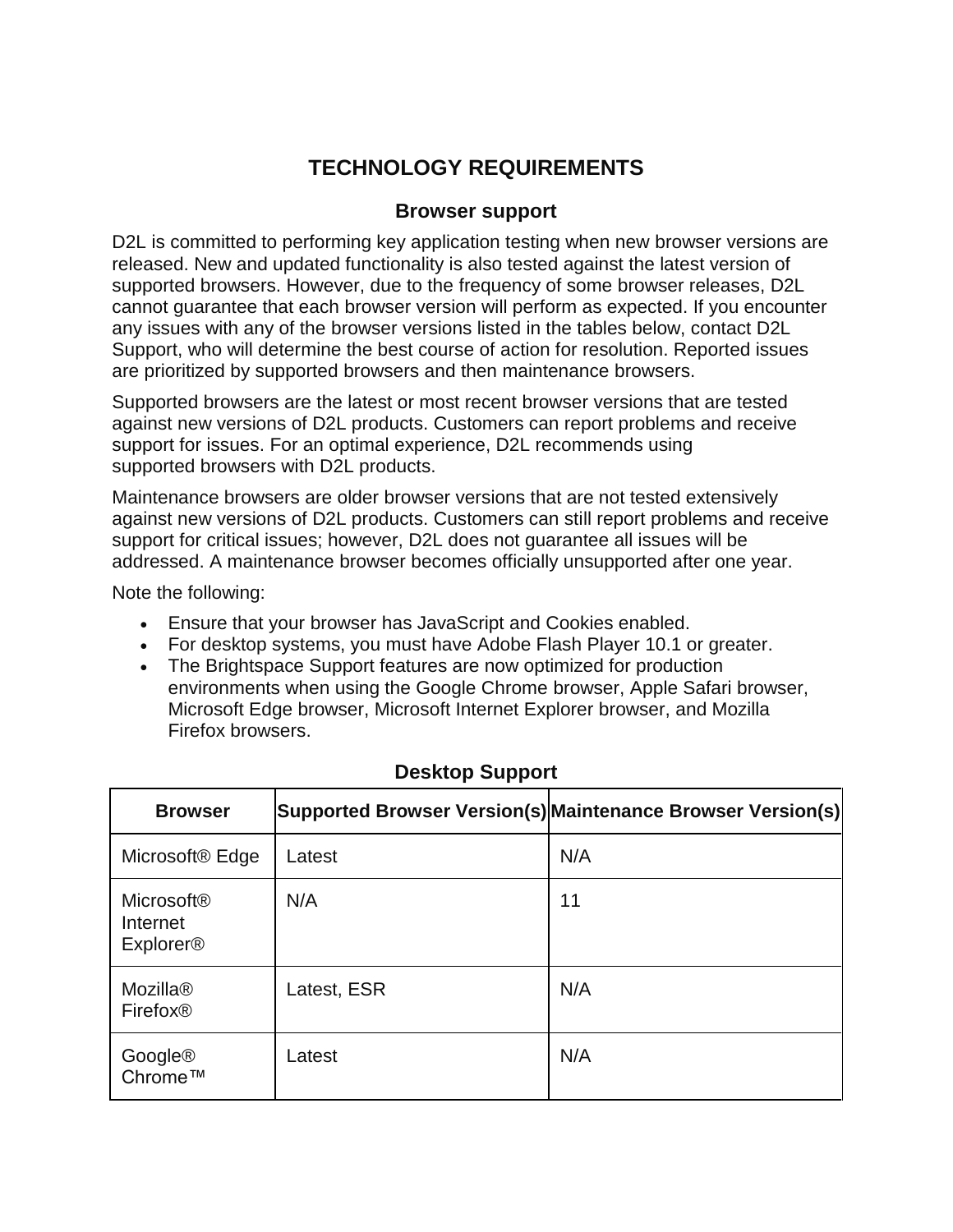| <b>Browser</b> |        | Supported Browser Version(s) Maintenance Browser Version(s) |
|----------------|--------|-------------------------------------------------------------|
| Apple® Safari® | Latest | N/A                                                         |

| <b>Device</b>  | <b>Operating</b><br><b>System</b> | <b>Browser</b>              | <b>Supported Browser Version(s)</b>                                                                                                                                                                                                                                                                                                                                                                 |
|----------------|-----------------------------------|-----------------------------|-----------------------------------------------------------------------------------------------------------------------------------------------------------------------------------------------------------------------------------------------------------------------------------------------------------------------------------------------------------------------------------------------------|
| Android™       | Android 4.4+                      | Chrome                      | Latest                                                                                                                                                                                                                                                                                                                                                                                              |
| Apple          | $iOS^{\circledR}$                 | Safari,<br>Chrome           | The current major version of<br>iOS (the latest minor or point<br>release of that major version)<br>and the previous major version<br>of iOS (the latest minor<br>or point release of that major<br>version). For example, as of<br>June 7, 2017, D2Lsupports iOS<br>10.3.2 and iOS 9.3.5, but not<br>iOS 10.2.1, 9.0.2, or any other<br>version.<br>Chrome: Latest version for the<br>iOS browser. |
| <b>Windows</b> | Windows 10                        | Edge,<br>Chrome,<br>Firefox | Latest of all browsers, and<br>Firefox ESR.                                                                                                                                                                                                                                                                                                                                                         |

- You will need regular access to a computer with a broadband Internet connection. The minimum computer requirements are:
	- o 512 MB of RAM, 1 GB or more preferred
	- o Broadband connection required courses are heavily video intensive
	- o Video display capable of high-color 16-bit display 1024 x 768 or higher resolution
- You must have a:
	- o Sound card, which is usually integrated into your desktop or laptop computer
	- o Speakers or headphones.
	- o \*For courses utilizing video-conferencing tools and/or an online proctoring solution, a webcam and microphone are required.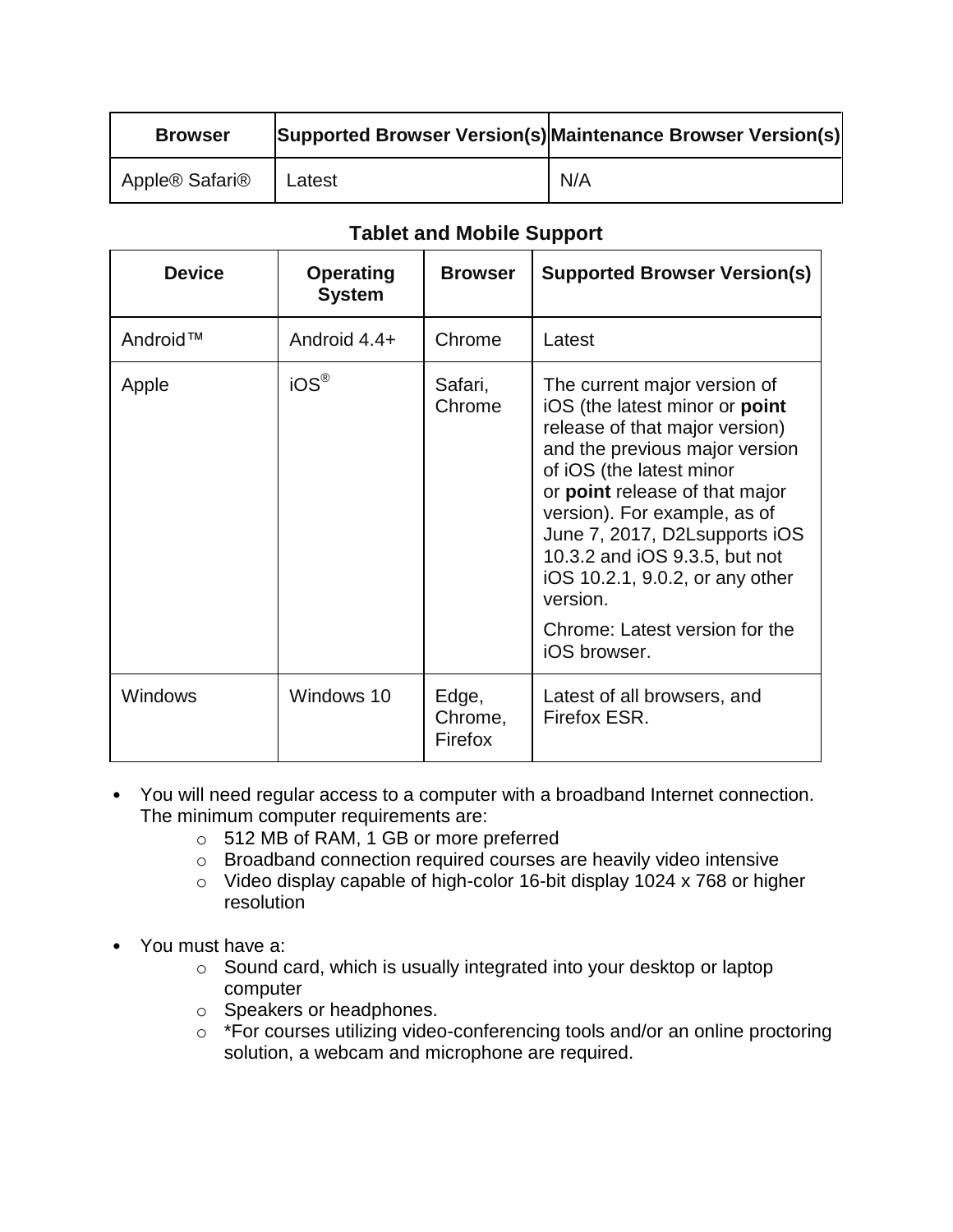- Both versions of Java (32 bit and 64 bit) must be installed and up to date on your machine. At a minimum Java 7, update 51, is required to support the learning management system. The most current version of Java can be downloaded at: [JAVA web site http://www.java.com/en/download/manual.jsp](http://www.java.com/en/download/manual.jsp)
- Current anti-virus software must be installed and kept up to date.

Running the browser check will ensure your internet browser is supported.

Pop-ups are allowed. JavaScript is enabled. Cookies are enabled.

- You will need some additional free software (plug-ins) for enhanced web browsing. Ensure that you download the free versions of the following software:
	- o [Adobe Reader https://get.adobe.com/reader/](https://get.adobe.com/reader/)
	- o [Adobe Flash Player](https://get.adobe.com/flashplayer/) *(version 17 or later)* <https://get.adobe.com/flashplayer/>
	- o [Adobe Shockwave Player https://get.adobe.com/shockwave/](https://get.adobe.com/shockwave/)
	- o [Apple Quick Time http://www.apple.com/quicktime/download/](http://www.apple.com/quicktime/download/)
- At a minimum, you must have Microsoft Office 2013, 2010, 2007 or Open Office. Microsoft Office is the standard office productivity software utilized by faculty, students, and staff. Microsoft Word is the standard word processing software, Microsoft Excel is the standard spreadsheet software, and Microsoft PowerPoint is the standard presentation software. Copying and pasting, along with attaching/uploading documents for assignment submission, will also be required. If you do not have Microsoft Office, you can check with the bookstore to see if they have any student copies.

# **ACCESS AND NAVIGATION**

You will need your campus-wide ID (CWID) and password to log into the course. If you do not know your CWID or have forgotten your password, contact the Center for IT Excellence (CITE) at 903.468.6000 or [helpdesk@tamuc.edu](mailto:helpdesk@tamuc.edu)**.**

**Note:** Personal computer and internet connection problems do not excuse the requirement to complete all course work in a timely and satisfactory manner. Each student needs to have a backup method to deal with these inevitable problems. These methods might include the availability of a backup PC at home or work, the temporary use of a computer at a friend's home, the local library, office service companies, Starbucks, a TAMUC campus open computer lab, etc.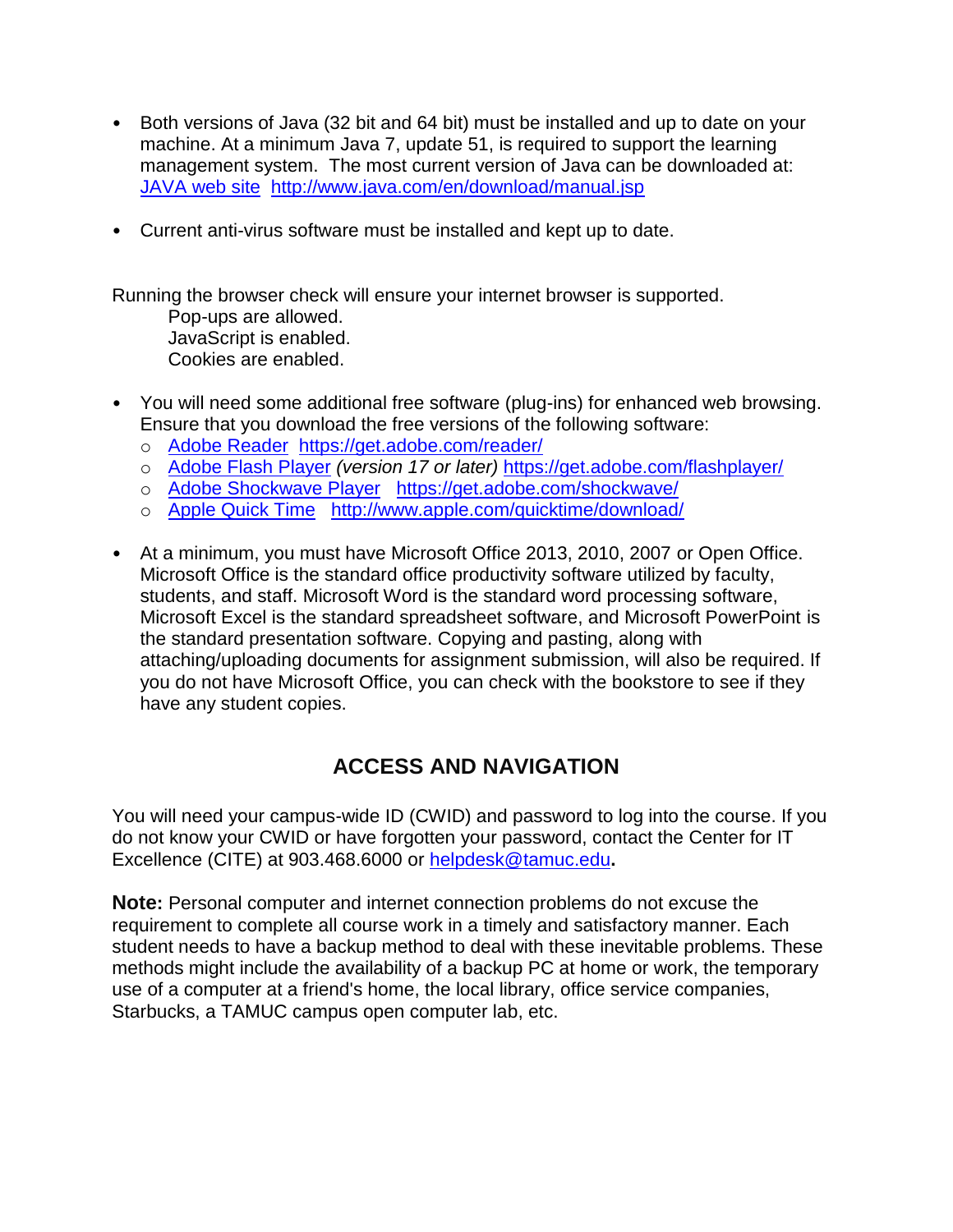# **COMMUNICATION AND SUPPORT Brightspace Support**

# **Need Help? Student Support**

If you have any questions or are having difficulties with the course material, please contact your Instructor.

# **Technical Support**

If you are having technical difficulty with any part of Brightspace, please contact Brightspace Technical Support at 1-877-325-7778 or click on the **Live Chat** or click on the words "click here**"** to submit an issue via email.



#### **System Maintenance**

D2L runs monthly updates during the last week of the month, usually on Wednesday. The system should remain up during this time unless otherwise specified in an announcement. You may experience minimal impacts to performance and/or look and feel of the environment.

# **COURSE AND UNIVERSITY PROCEDURES/POLICIES**

# **Syllabus Change Policy**

The syllabus is a guide. Circumstances and events, such as student progress, may make it necessary for the instructor to modify the syllabus during the semester. Any changes made to the syllabus will be announced in advance in Webinar or through email.

# **University Specific Procedures Student Conduct**

All students enrolled at the University shall follow the tenets of common decency and acceptable behavior conducive to a positive learning environment. (See current Student Guidebook).

Students should also consult the Rules of Netiquette for more information regarding how to interact with students in an online forum: Netiquette http://www.albion.com/netiquette/corerules.html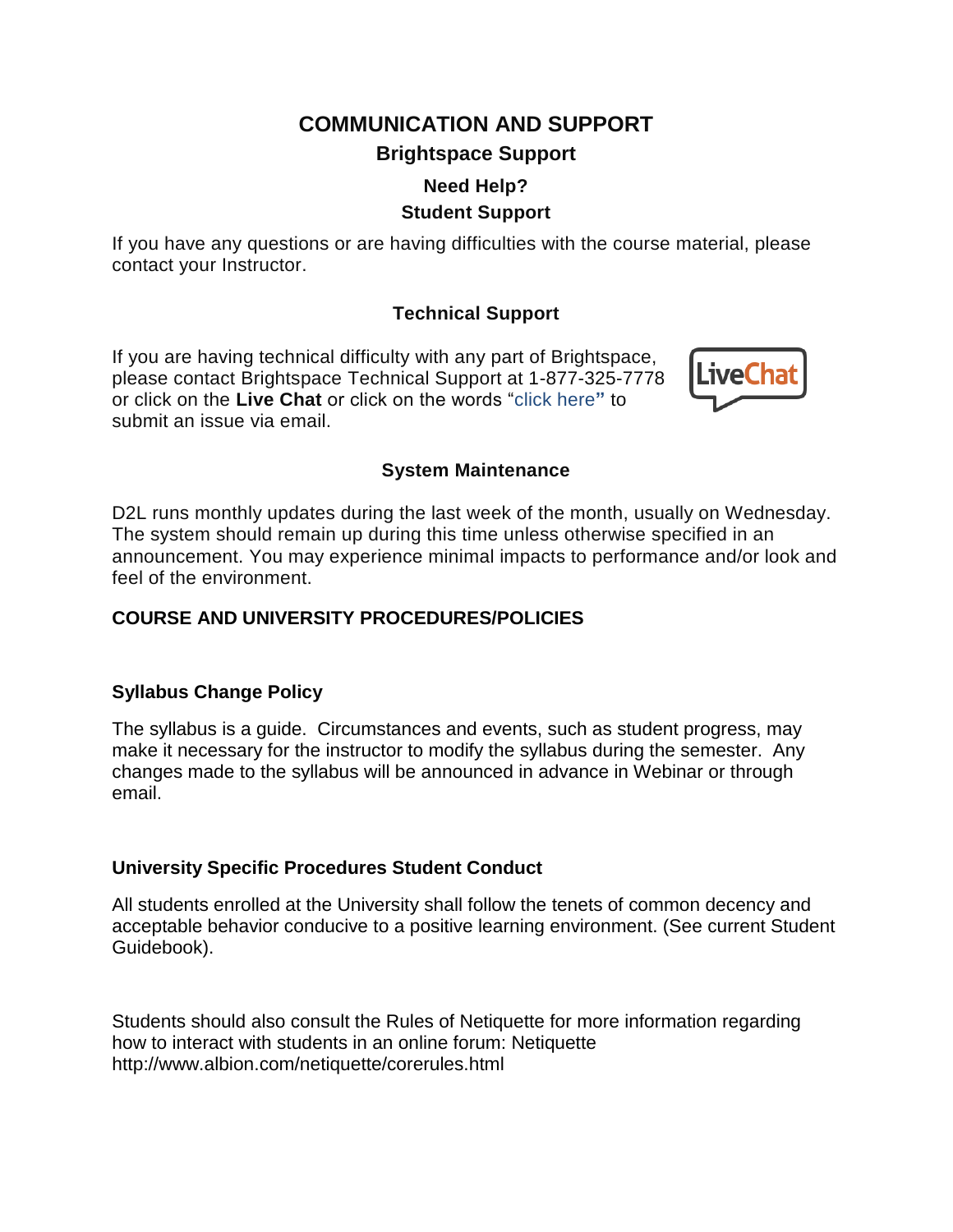#### **ADA Statement Students with Disabilities**

The Americans with Disabilities Act (ADA) is a federal anti-discrimination statute that provides comprehensive civil rights protection for persons with disabilities. Among other things, this legislation requires that all students with disabilities be guaranteed a learning environment that provides for reasonable accommodation of their disabilities. If you have a disability requiring an accommodation, please contact:

#### **Office of Student Disability Resources and Services**

Texas A&M University-Commerce

Gee Library- Room 132

Phone (903) 886-5150 or (903) 886-5835

Fax (903) 468-8148

Email: Rebecca.Tuerk@tamuc.edu

# **Website: Office of Student Disability Resources and Services**

http://www.tamuc.edu/campusLife/campusServices/studentDisabilityResourcesAndServ ices/

# **Nondiscrimination Notice**

Texas A&M University-Commerce will comply in the classroom, and in online courses, with all federal and state laws prohibiting discrimination and related retaliation on the basis of race, color, religion, sex, national origin, disability, age, genetic information or veteran status. Further, an environment free from discrimination on the basis of sexual orientation, gender identity, or gender expression will be maintained.

# **Campus Concealed Carry**

Texas Senate Bill - 11 (Government Code 411.2031, et al.) authorizes the carrying of a concealed handgun in Texas A&M University-Commerce buildings only by persons who have been issued and are in possession of a Texas License to Carry a Handgun. Qualified law enforcement officers or those who are otherwise authorized to carry a concealed handgun in the State of Texas are also permitted to do so. Pursuant to Penal Code (PC) 46.035 and A&M-Commerce Rule

34.06.02.R1, license holders may not carry a concealed handgun in restricted locations. For a list of locations, please refer to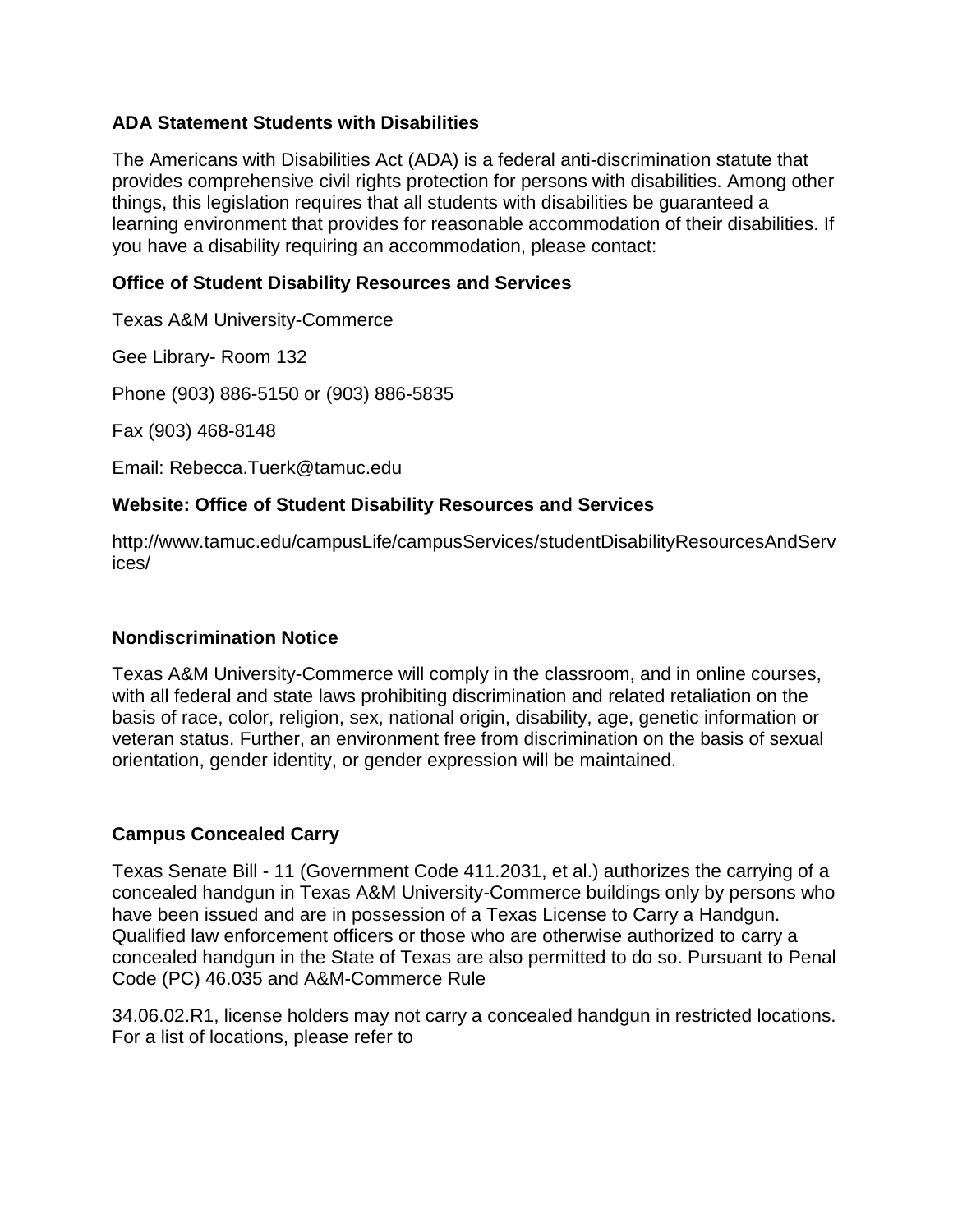((http://www.tamuc.edu/aboutUs/policiesProceduresStandardsStatements/rulesPr ocedures/34SafetyOfEmployeesAndStudents/34.06.02.R1.pdf) and/or consult your event organizer). Pursuant to PC 46.035, the open carrying of handguns is prohibited on all A&M-Commerce campuses. Report violations to the University Police Department at 903-886-5868 or 9-1-1.